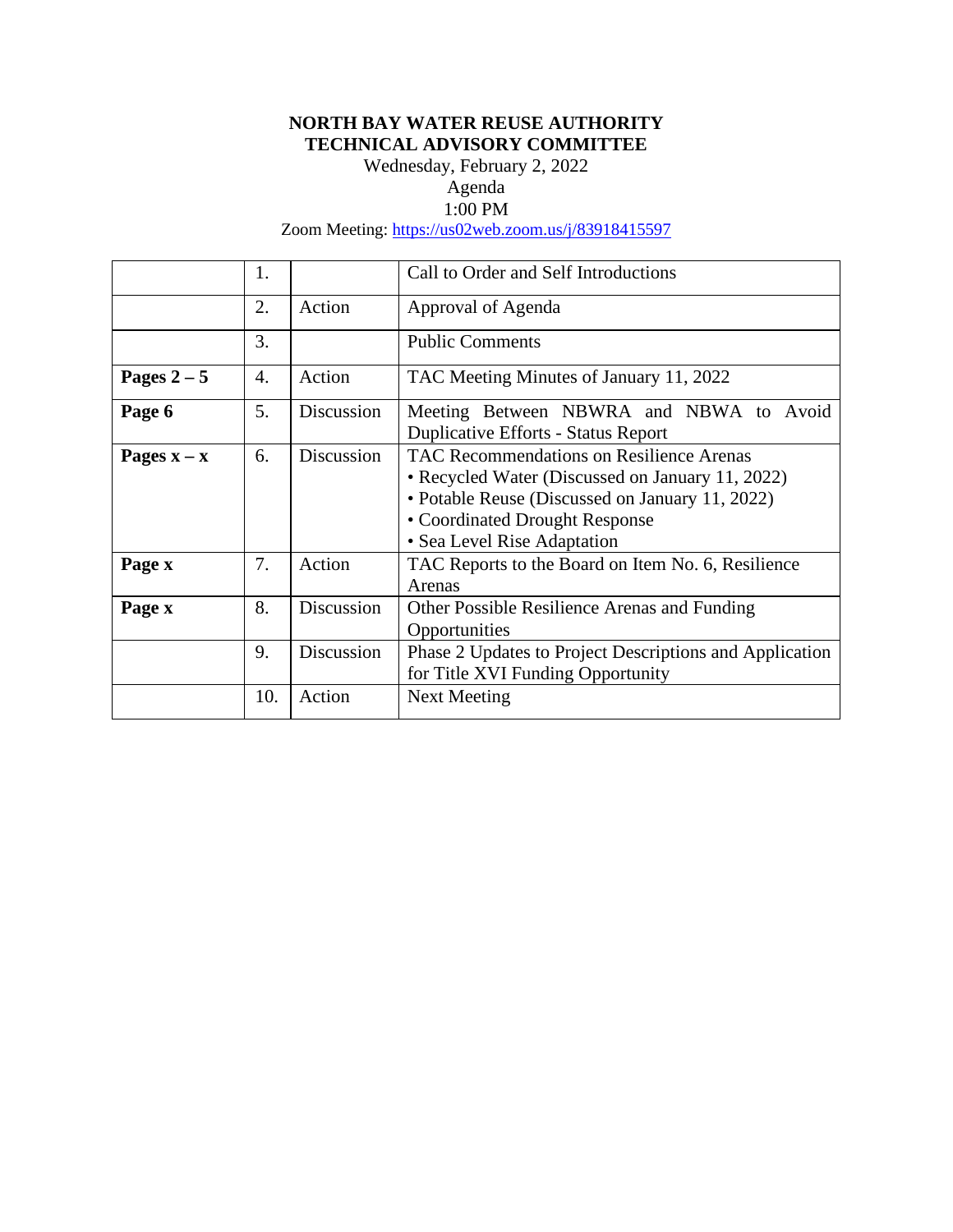# **ITEM NO. 5 Meeting Between NBWRA and NBWA to Avoid Duplicative Efforts - Status Report**

#### **Action Requested**

None at this time.

#### **Summary**

At the January 11, 2022 TAC meeting it was agreed that a meeting between NBWRA and NBWA leadership would be beneficial to avoid duplication of efforts. The meeting would include:

NBWRA: Chair Rabbitt, TAC Chair Healy, TAC Vice Chair Jeane, and Program Manager Weir

NBWA: Chair Jack Gibson and Executive Director Andy Rogers.

Chuck Weir and Andy Rogers are meeting on January 28, 2022 to develop an agenda and plans for the meeting. A report on the meeting will be provided to the TAC.

**Recommendation**

None at this time.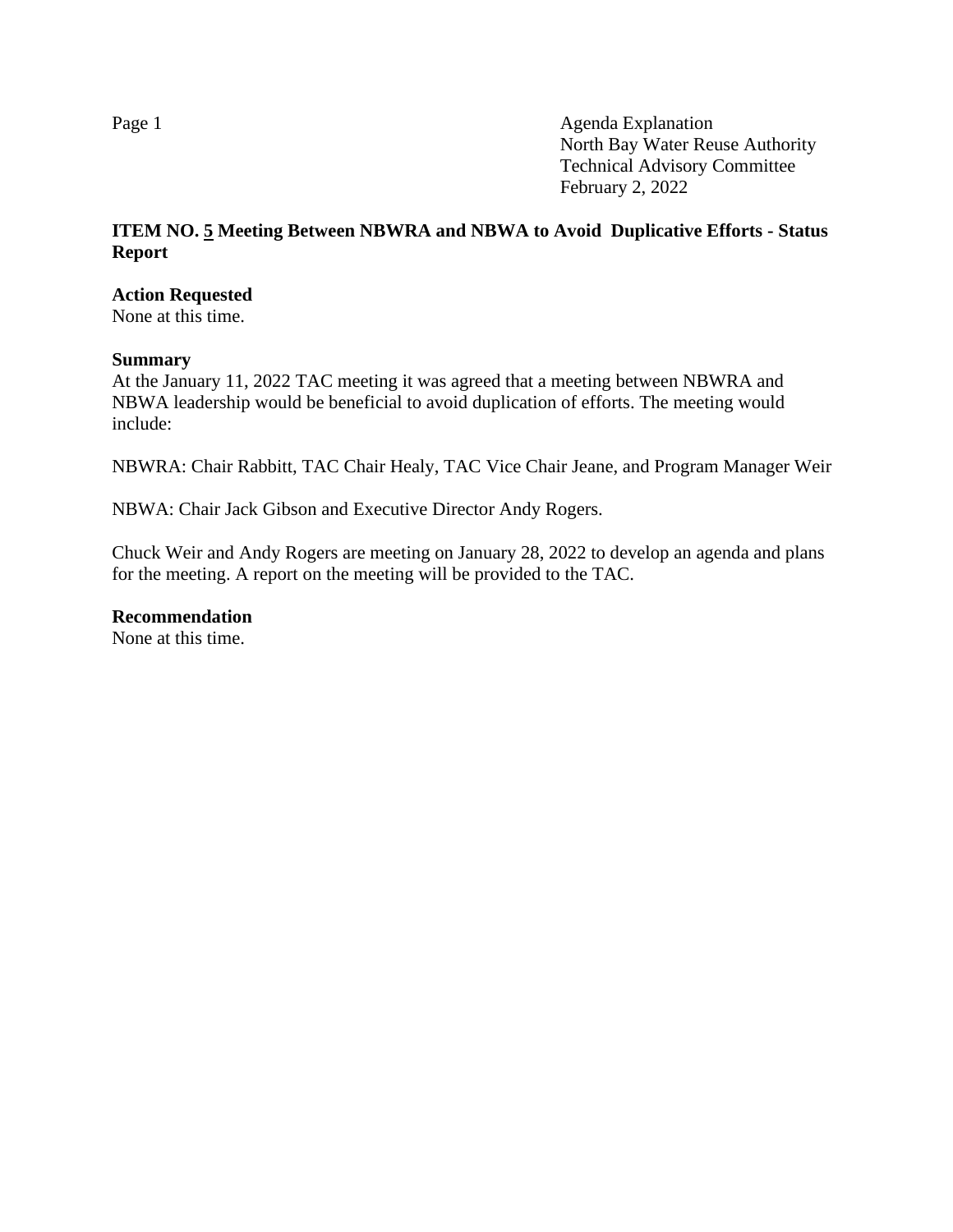# **ITEM NO. 6 TAC RECOMMENDATIONS ON RESILIENCE ARENAS**

### **Action Requested**

Consider recommendations for the NBWRA Board on the four resilience arenas moving forward.

### **Summary**

As a reminder, copied below is a brief description of the four resilience areas from the November 29, 2021 Board meeting:

- Recycled Water continue to support ongoing efforts to implement recycled water projects in the region
- Potable Reuse explore conjunctive use opportunities through the implementation of indirect and direct potable reuse
- Coordinated Drought Response Planning consider development of regional based drought response
- Sea Level Rise Adaptation identify strategies to mitigate the adverse effects of sea level rise to critical infrastructure in the region

For Recycled Water, the Phase 2 project is essentially ready to go pending direction from the TAC and Board. There is adequate funding available to complete the environmental documentation and to submit an application for Title 16 Funding. Please refer to Agenda item No. 9 for additional information.

For Potable Reuse, the TAC discussed at the January 11, 2022 meeting, a draft outline of an NBWRA Potable Reuse Regional Study that was prepared by Dawn Taffler, Kennedy Jenks Consultants. A regional potable reuse study would be timely given the results of the survey as well as the drought conditions that have been impacting all NBWRA member agencies. The TAC discussed the proposal at the January 11, 2022 meeting.

The two resilience arenas, Coordinated Drought Response Planning and Sea Level Rise Adaptation, which were not discussed on January 11, 2022 will be discussed at the February 2, 2022 meeting

# **Recommendation**

The TAC should discuss the Coordinated Drought Response Planning and Sea Level Rise Adaptation resilience arenas and possibly review the Recycled Water and Potable Reuse arenas and consider recommendations for the February 28, 2022 Board meeting.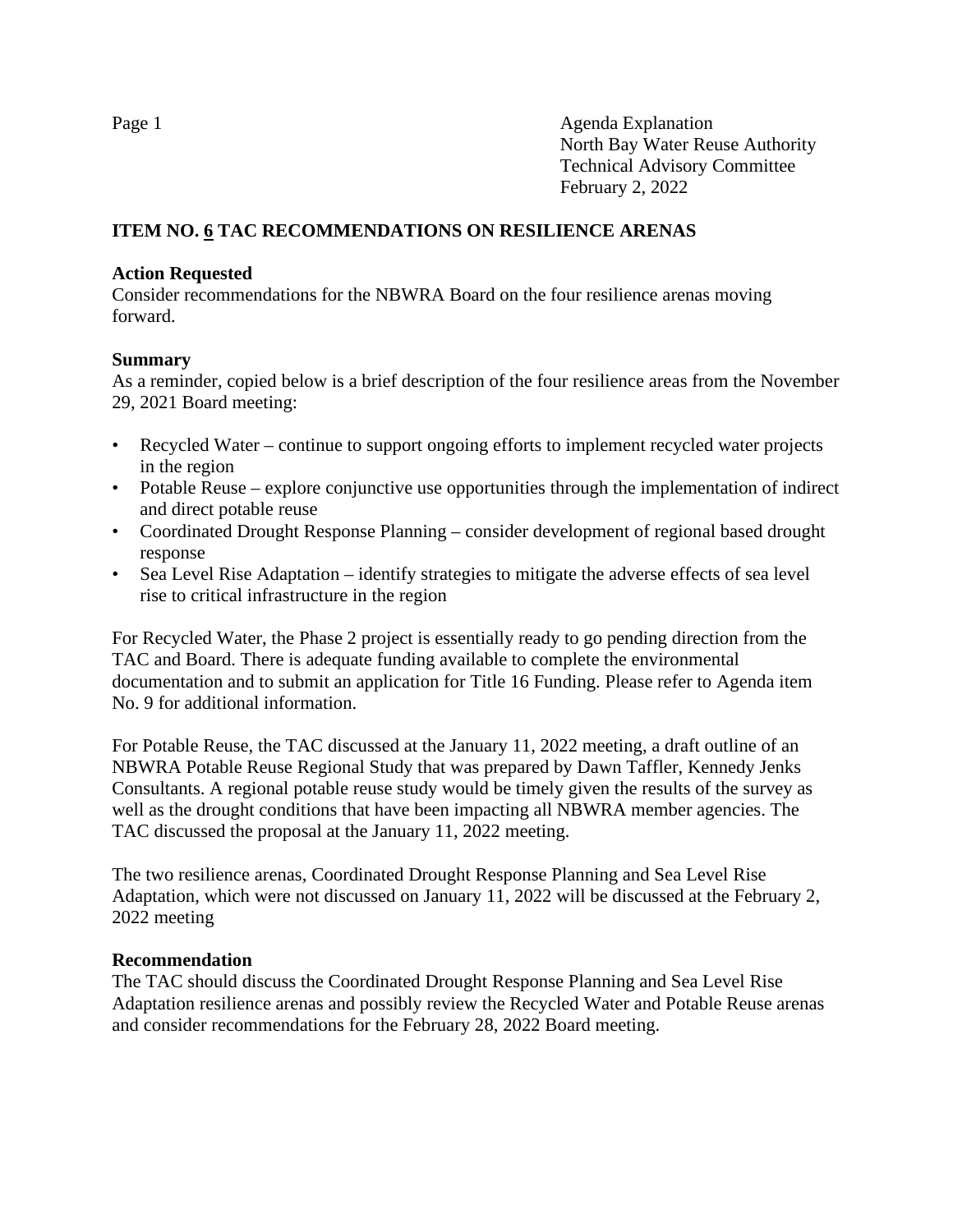### **ITEM NO. 7 TAC REPORTS TO THE BOARD ON ITEM NO. 6, RESILIENCE AREAS**

### **Action Requested**

The TAC should discuss recommendations for the February 28, 2022 Board meeting.

#### **Summary**

This item is a placeholder to allow the TAC to develop reports and recommendations for the Board. The next Board meeting is February 28, 2022. The agenda packet should be sent no later than February 21, 2022 to allow the TAC time to discuss with their individual Board members prior to the Board meeting.

#### **Recommendation**

It is recommended that the TAC provide a recommendation to the Board on the resilience arenas as well as Phase 2.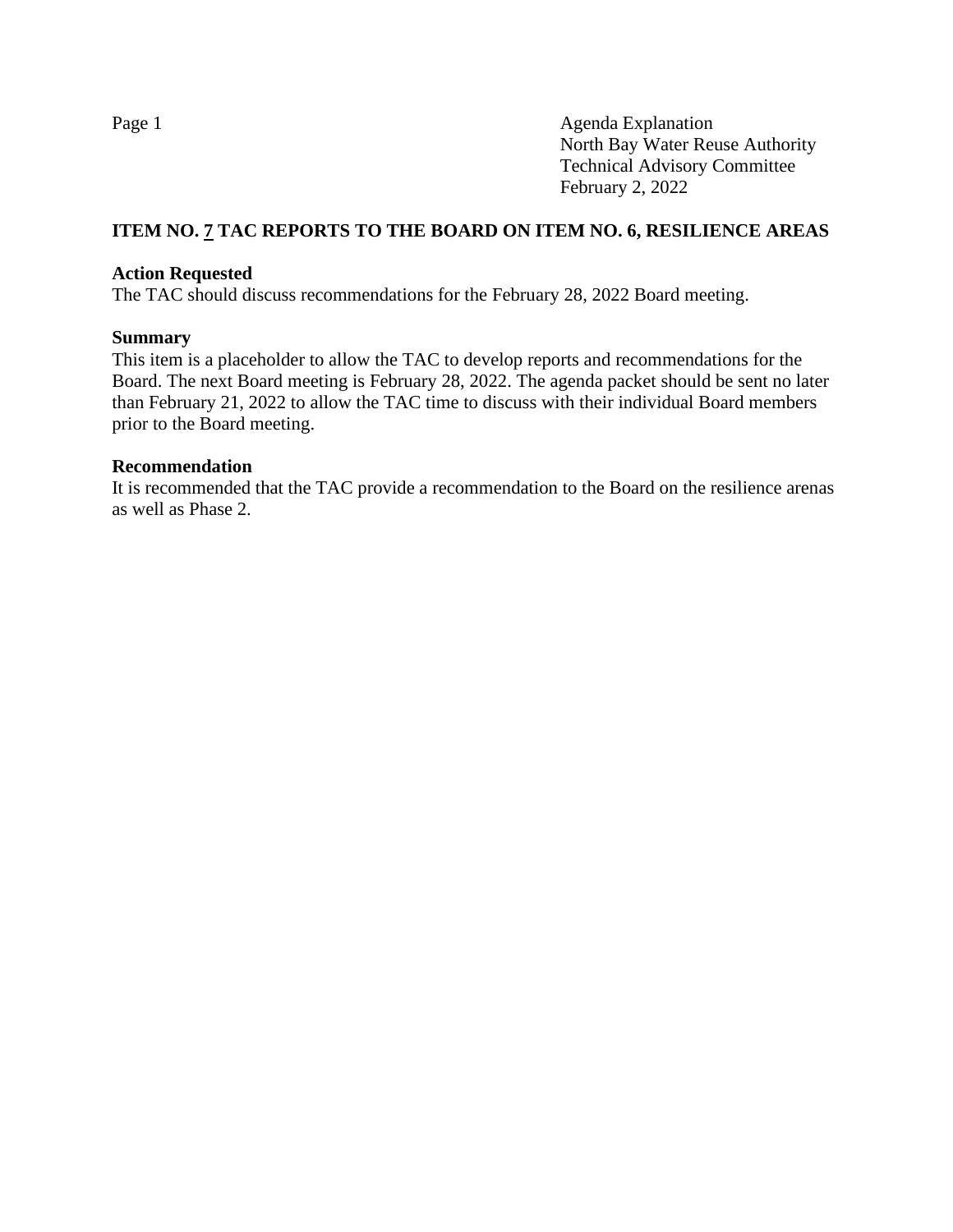### **ITEM NO. 8 OTHER POSSIBLE RESILIENCE ARENAS AND FUNDING OPPORTUNITIES**

#### **Action Requested**

None at this time.

#### **Summary**

At the January 11, 2022 TAC meeting several other possible funding opportunities were reviewed. Recently WateReuse discussed funding opportunities, including:

Water Recycling Funding Program (WRFP) Clean Water State Revolving Fund (CWSRF) Drinking Water State Revolving Fund (DWSRF)

A copy of the PowerPoint used in the discussion is attached for the TAC's information. Additional information can be provided upon request.

#### **Recommendation**

None at this time.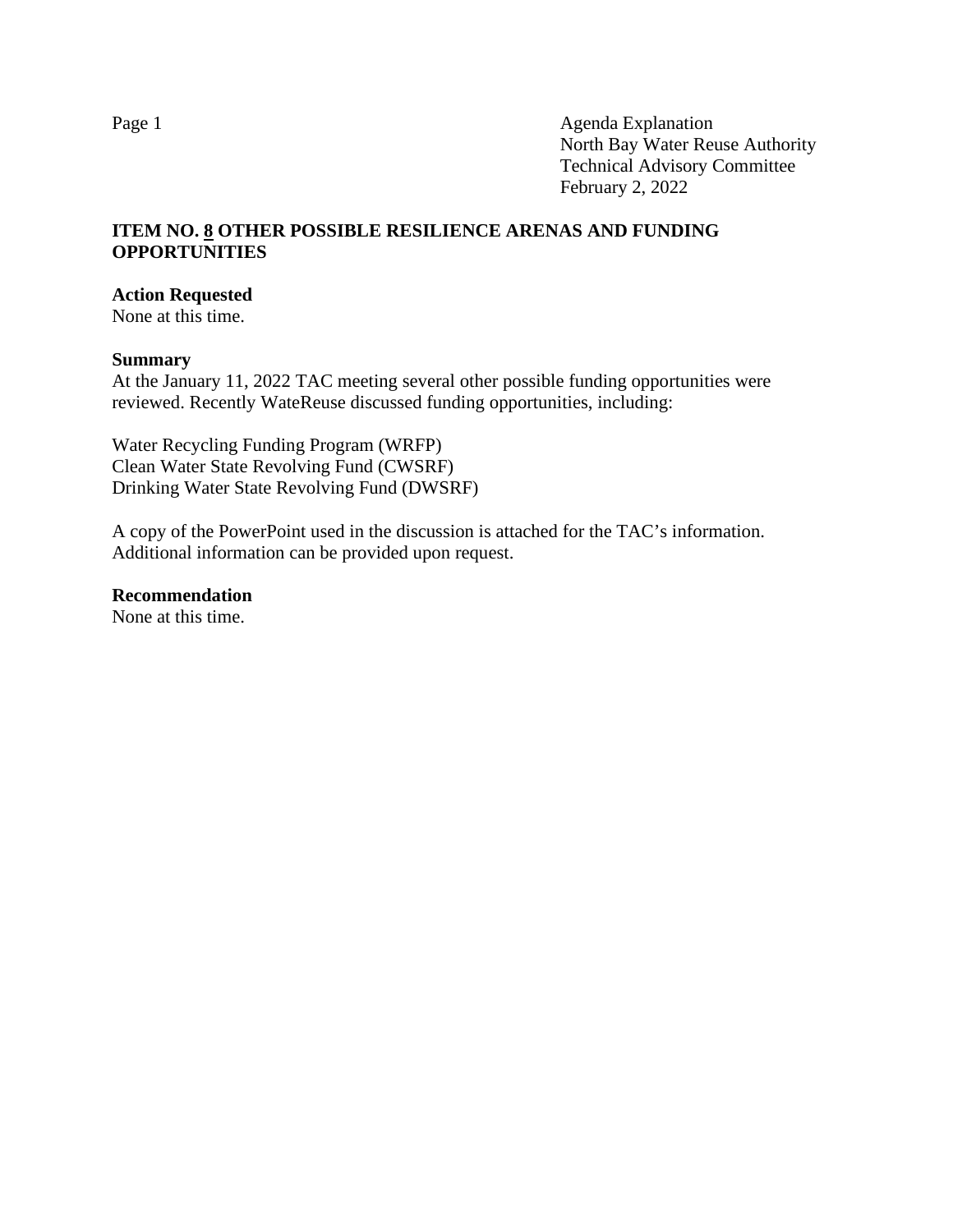# **ITEM NO. 9 PHASE 2 UPDATES TO PROJECT DESCRIPTIONS AND APPLICATION FOR TITLE XVI FUNDING OPPORTUNITY**

### **Action Requested**

The TAC should consider a recommendation for the February 28, 2022 Board meeting, including authorization to submit an application for Title XVI funding for Phase 2 Projects.

#### **Summary**

After the January 11, 2022 TAC meeting, Rene Guillen sent the following email to TAC members requesting updates to the project descriptions:

*Hello Everyone,*

*Thank you all for attending today's call. Per our discussion on continued recycled water support, I went ahead and saved a copy of the updated Phase 2 Feasibility Study in the folder linked below.* 

Updated Phase 2 Feasibility Study: *https://brwncald[my.sharepoint.com/:b:/p/rguillen/EWMT2vBk-](https://brwncald-my.sharepoint.com/:b:/p/rguillen/EWMT2vBk-ZRIrjb6ivLZ51oBsnvofyrpVgB3qBxupvnXXw?e=Dq0lhK)[ZRIrjb6ivLZ51oBsnvofyrpVgB3qBxupvnXXw?e=Dq0lhK](https://brwncald-my.sharepoint.com/:b:/p/rguillen/EWMT2vBk-ZRIrjb6ivLZ51oBsnvofyrpVgB3qBxupvnXXw?e=Dq0lhK)*

*As a reminder, the updated document integrated the new SVCSD and Petaluma projects into the existing Phase 2 Program. The new projects were integrated as follows:* 

- *For SVCSD, the 8th Street East Pipeline was combined with the existing Napa Road Pipeline Project to create the new 8th Street East and Napa Road Pipeline Project.*
- *For the City of Petaluma, both the Maria Pipeline and Adobe Road Pipeline projects were integrated into the existing Agricultural Recycled Water Expansion Project.*

*Please take a look at your agency's Phase 2 projects (see Section 5) and let us know if these projects are implementation ready or have already been implemented. Don't worry if some of the listed projects have had minor changes/updates, Reclamation allows for some changes as projects transition from feasibility to implementation. If, however, there are Phase 2 projects that have experienced substantial changes or you have projects not included in the current program, please let us know. Once we've gathered feedback from everyone, we'll be better equipped to develop a strategy to try to get these projects implemented. Please complete your review and provide input by Monday, January 24.*

*Thanks in advance for your help on this.* 

Over the next several days, updates were provided by Novato San, Petaluma, and Sonoma Water.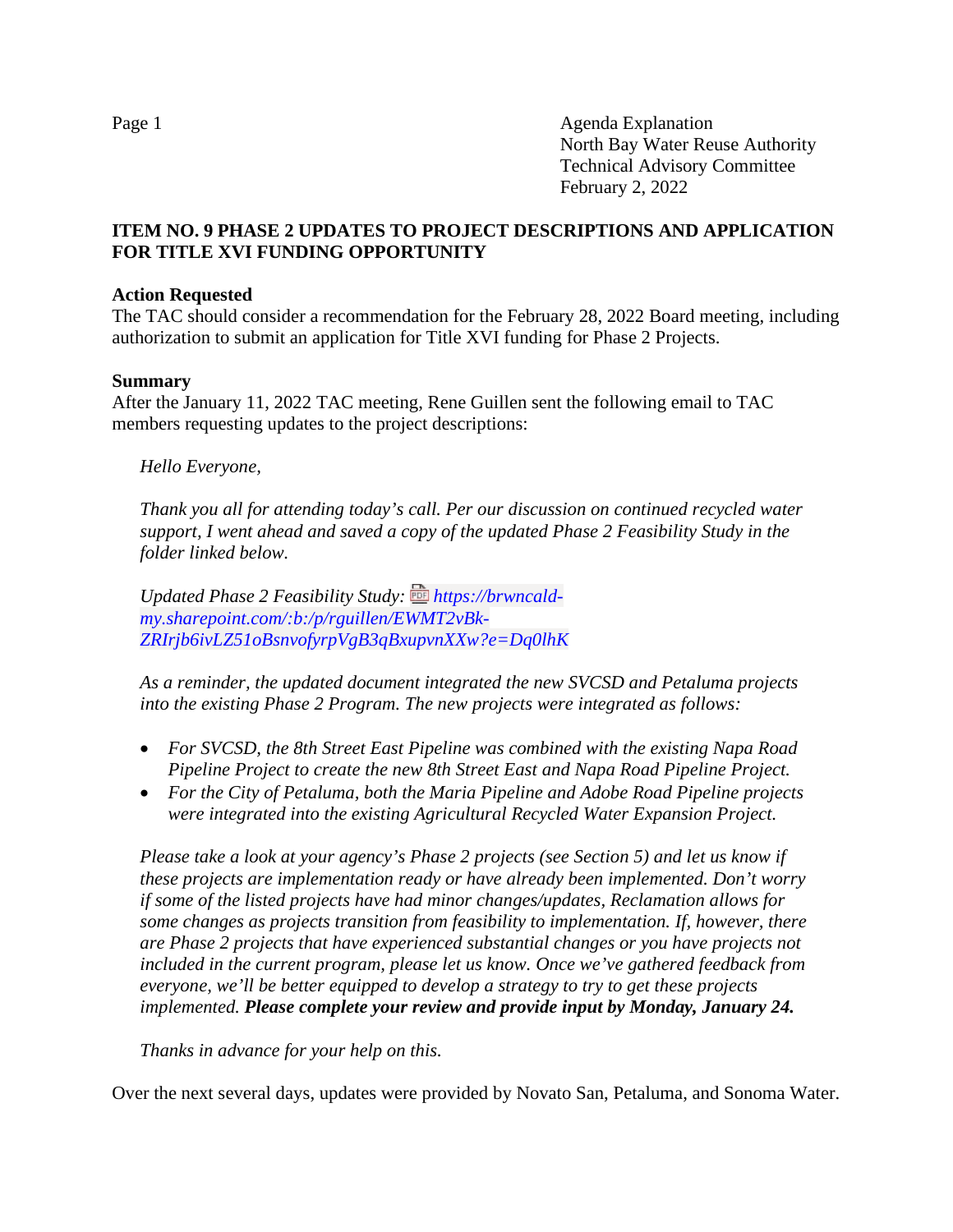On January 14, 2022 USBR released information on funding opportunities for water projects. The timing was excellent since NBWRA agencies were already in the process of updating their project descriptions for including them in an application for Title XVI funding. On January 17, 2022 Rene Guillen sent the following email regarding submitting an application for funding:

# *Hello Everyone,*

*As you know, Reclamation just released the attached funding opportunity on Friday. I plan on sending an email out tomorrow morning to the agencies (not sending it today since I assume most folks are out) asking them to confirm who is ready and willing to submit a project. Based on the responses, I'll plan on scheduling a kickoff call early next week to get us moving on the application, which is due March 15.*

# *Changes to the Grant Application Submitted in 2018*

*After reviewing the funding opportunity, I think we can leverage a substantial amount of information that was included in the 2018 application and update as necessary. Below I've highlighted some of the items we'll need to revise/update:*

- *Confirm which agencies are interested in participating and identify which projects they would like to include*
- *Update Evaluation Criteria responses for the Program*
- *Update Evaluation Criteria Responses to address revisions between the 2018 and 2022 funding opportunity*
- *Update Budget Narrative*
- *Update the 424 forms*
- *Gather/update Letters of Support (including from the NBWRA)*
- *Resolutions*

### *Schedule*

*The grant application is due Tuesday, March 15. This means we'll have about 7 weeks to pull this together. We'll need to have everything wrapped up and over Kevin and Jake by Friday, March 11.*

*Please let me know if you have any questions.*

### *Thanks,*

An update on the status of responses from the member agencies will be provided at the TAC meeting.

### **Recommendation**